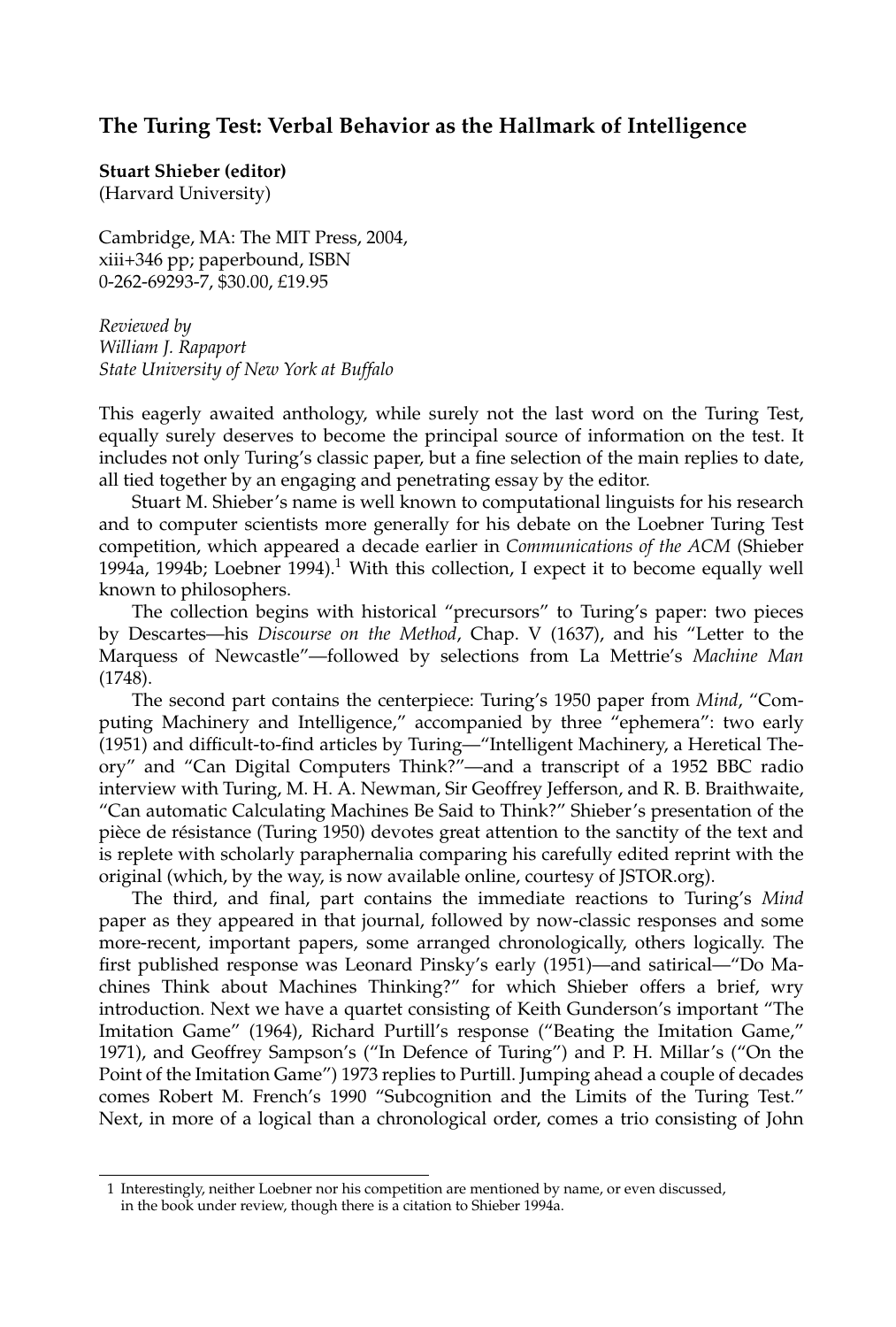R. Searle's almost equally classic "Minds, Brains, and Programs" (1980), Ned Block's important "Psychologism and Behaviorism" (1981), and Daniel C. Dennett's "Can Machines Think?" (1985). Skipping back in time a bit, we next have a debate between James H. Moor (his excellent "An Analysis of the Turing Test," 1976) and Douglas F. Stalker ("Why Machines Can't Think: A Reply to James Moor," 1978), with Moor's reply to Stalker ("Explaining Computer Behavior," 1978). A gift closes the book: a previously unpublished essay by Noam Chomsky, "Turing on the 'Imitation Game.'"

Meandering through these delicacies are Shieber's introductory remarks to each, which, taken together, constitute an extended essay on the Turing Test, the issues it raises, and its significance. Shieber begins his introduction with an analogy that makes the Turing Test seem as clear and plausible as possible:

*How do you tell if something is a meter long? You compare it with an object postulated to be a meter long. If the two are indistinguishable with regard to the pertinent property, their length, then you can conclude that the tested object is the given length. Now, how do you tell if something is intelligent? You compare it with an entity postulated to be intelligent. If the two are indistinguishable with regard to the pertinent properties, then you can conclude that the tested entity is intelligent. (page 1)*

Shieber observes that the "pertinent property" for "indistinguishability" *according to Turing* is "verbal behavior" (in the sense of *spoken* behavior). This phrase does not appear in Turing 1950; "behavio[u]r" does, but it is not immediately obvious that it always means *verbal* behavior. The phrase brings to mind, of course, B. F. Skinner's (1957) famous book of that name, though Shieber ascribes the notion to Descartes (page 4). Shieber does note that the two cases (meter-measuring and thinking) are not perfectly parallel:

*[U]nlike the case of meter measurement, the identification of the pertinent properties for intelligence are [*sic*] subtle, and ramifies widely in the foundation of the philosophy of mind. (page 1)*

*That length is the pertinent property for determining meter-hood is uncontroversial. But exactly what the pertinent property or properties are for assessing intelligence, and whether verbal behavior in particular is the one, has become the key issue regarding the Turing Test. (page 8)*

This raises what Shieber calls "the Big Question": "Is passing a Turing Test criterial for intelligence?" (page 8) or ". . . for thinking" (page 11), where 'intelligence' is to be understood as meaning "being capable of thought" (page 6, note 2).

In the sections called "The *Bˆete Machine*" and "If Animals Could Talk," Shieber discusses the history of "mechanistic marvels" (page 18), beginning with timekeeping devices and how they make "the question of whether real animals are purely mechanistic" (page 18) a plausible one, leading up to a discussion and analysis of Descartes's "*bˆete machine*" (beast—i.e., animal—machine) and "linguistic test for distinguishing between human and machine" (page 21), an anticipation of the Turing Test, in his *Discourse*.

Further analysis of Descartes appears in the section on "The *Homme Machine*" (man—i.e., human—machine), where Shieber shows that many of the responses to Descartes were empirical attempts to build a machine that was indistinguishable (in relevant respects) from a living creature (e.g., de Vaucauson's duck [page 39]).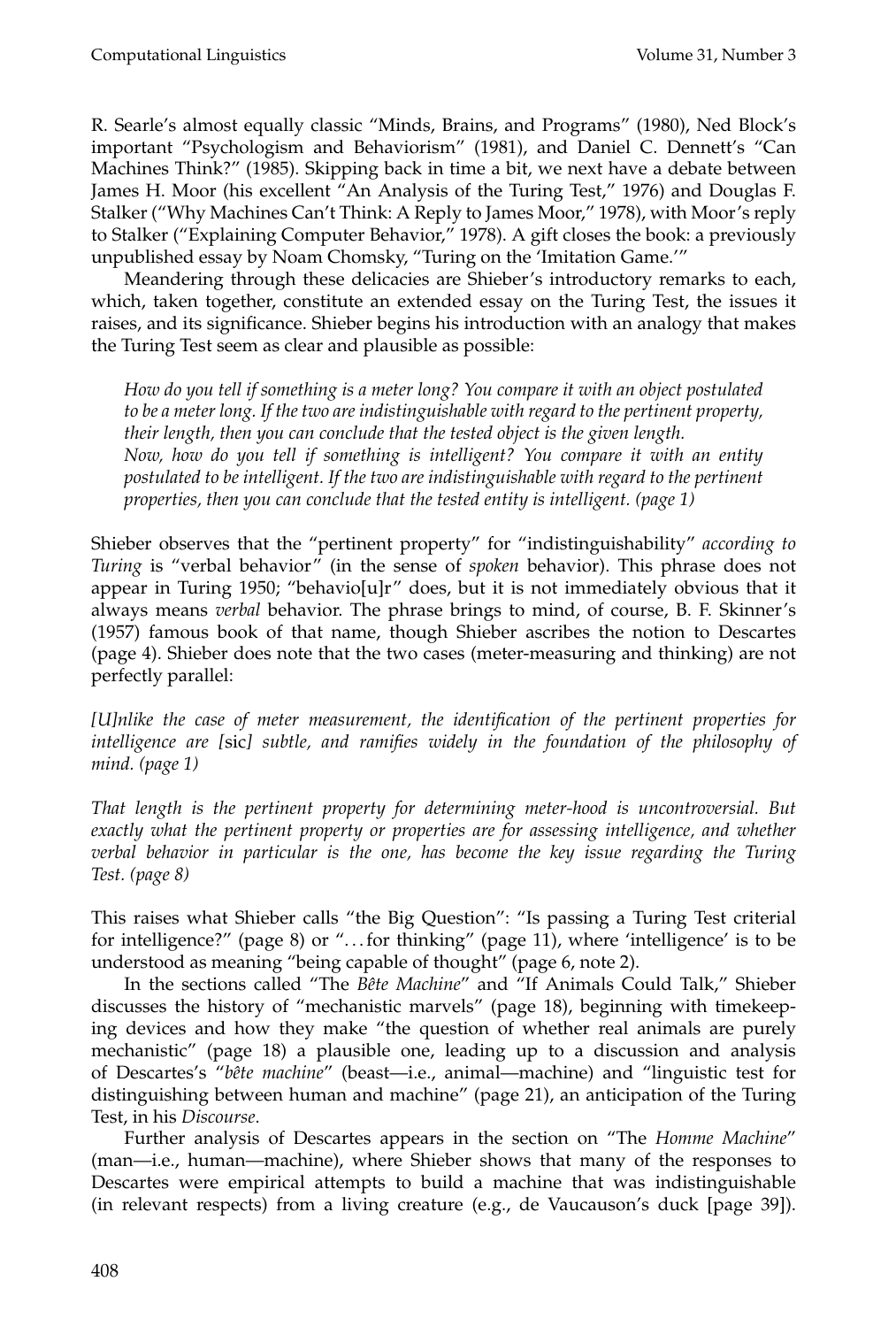Compare (at least one of) the goal(s) of modern artificial intelligence, namely, to build a machine that is indistinguishable (in relevant respects) from a living cognitive agent! Shieber discusses La Mettrie's extension of Descartes's argument to the conclusion that, in fact, machines *can* be made indistinguishable from humans, since we humans are already nothing but machines. Shieber notes that it was only *practical* limitations of mechanics (e.g., those due to friction) that prevented further implementations, many of which limitations have now been transcended by modern electronics. Obviously, many critics believe that there are *theoretical* limitations that will never be transcended, but I wonder if any *physical* limitations of contemporary electronic devices might someday be overcome in their turn by some new engineering tricks (such as optical or quantum computers?).

In "Computer Technology," the section introducing Turing 1950, Shieber suggests that Turing played the role with respect to electronic computers that Descartes played with respect to mechanical devices, asking the same questions, only about different technology. Here, he also raises "the question of whether the Test is intended as definitional of the concept of intelligence or substitutive for it" (pages  $61-62$ ). The rest of this section is devoted to a discussion of the textual differences between this reprinting and the original. Because of Shieber's careful scholarly work, it seems to me that this *reprint* should become the standard version, possibly even superseding the original!

Next comes "The Ephemera," a useful reprinting of the two speeches and the radio interview that originally appeared shortly after Turing 1950. Shieber's discussion focuses on the sidebar issues of when the test might be passed and on the role of gender. On the former, Shieber takes issue with the famous understanding of Turing 1950 as having predicted passage by the year 2000; rather, all that Turing predicted would happen by then was passage of a *weaker* test. But one of the ephemera gives a figure of "at least 100 years" (pages 100, 119), that is, no earlier than 2050 (though this still seems somewhat optimistic to me, and I'm a fan both of "strong AI" and of the Turing Test). As for the latter, Shieber explores in some depth the question of the confusing roles of man and woman in the original Imitation Game and whether they are essential in some way to the human–computer Turing Test (with copious references to the literature on the topic), noting that the ephemera side with the non-gendered version. (See also Colby et al. 1972, page 202, and Argamon et al. 2003 for two relevant articles not cited by Shieber.)

In "The Immediate Responses," Shieber offers "the Turing syllogism," an argument from passing the Turing Test to being intelligent (page 136):

- 1. Humans are intelligent.
- 2. The conversational verbal behavior of humans reveals that (human) intelligence.
- 3. If an agent has behavior of a type that can reveal intelligence and that is indistinguishable from that of an intelligent agent, the former agent is itself intelligent.
- 4. Any agent that passes the Turing Test has conversational verbal behavior indistinguishable from that of humans.

Therefore, any agent that passes the Turing Test is intelligent.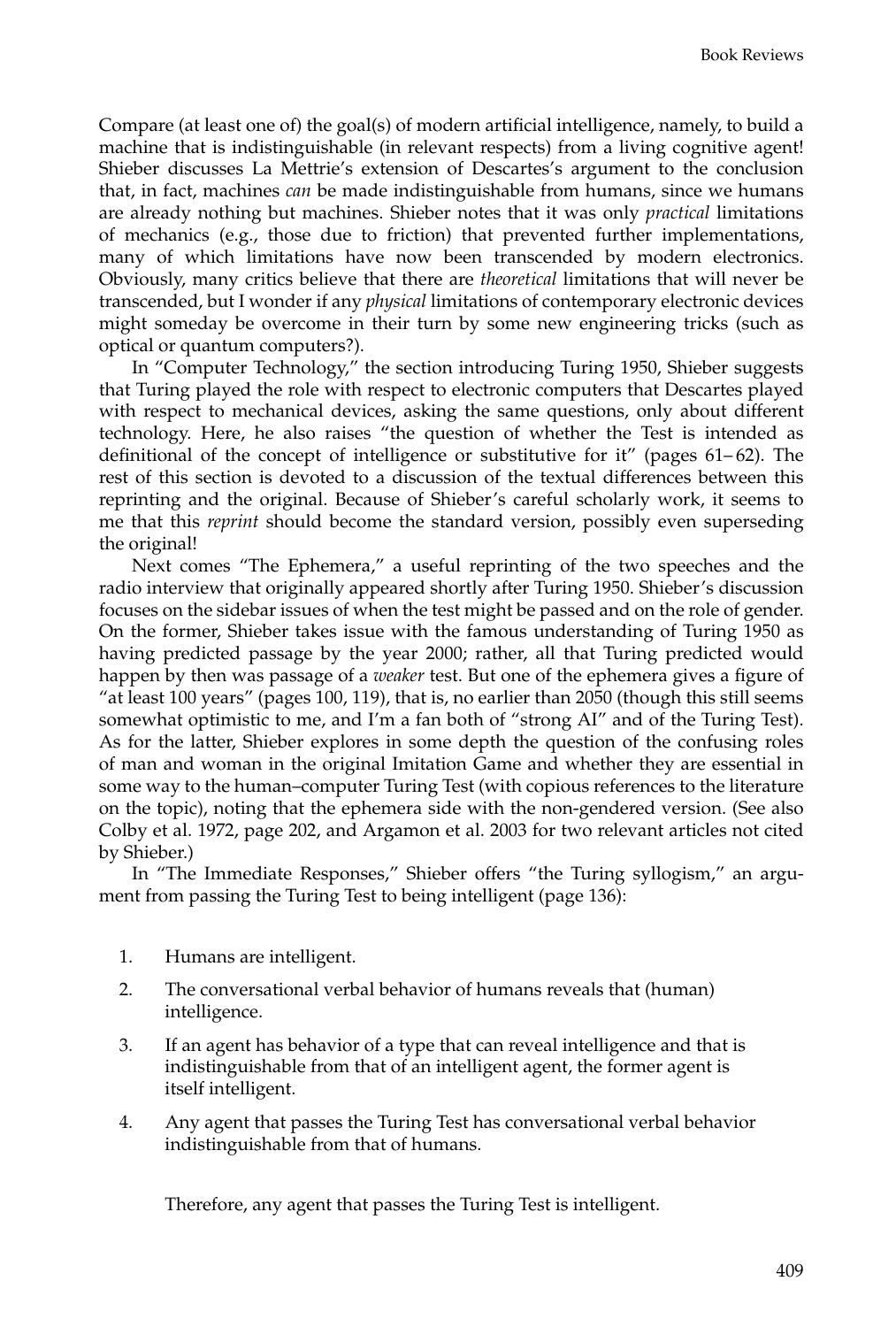This syllogism "is implicitly assumed by all philosophers investigating the ramifications of the Turing Test beyond" Turing's limitation that it is intended to replace the "meaningless" conclusion (pages 136–137). Shieber goes on to consider whether the Turing Test is a necessary or a sufficient condition of thinking. That intelligent agents can pass the Turing Test does not follow from premises 1– 4 because of the possibility of "incidental distinctions" that might prevent an intelligent agent from passing (page 137). Shieber notes that French's contribution argues that the Turing Test is a test of *chauvinistically human* intelligence, not necessarily of intelligence *simpliciter* (see below). As to whether the Test is a *sufficient* condition of thinking, Shieber focuses on the circumstantial evidence cited in premise 3 as the weak link (if an entity walks like a duck, talks like a duck, and is otherwise indistinguishable from a duck, then is it really a duck?). He notes that there is an easy counterexample to this premise: the celebrated case of the monkeys and the typewriter (an infinite number of monkeys working for an infinite amount of time eventually producing the complete works of Shakespeare). Other counterexamples can be found in Block's and Searle's contributions.

In "The Wedge and the Spark," Shieber introduces Gunderson's objection that "net results" (pages 147, 154) are not enough to decide whether something can think, because there might be a property that is essential for thought that people, but not machines, have. (This is an attack on premise 3.) Such a machine is, in Shieber's terminology, a "wedge" (page 148) driven between "passing the Turing Test" and "being capable of thought." The essential property is a "spark" that would otherwise cause the wedge to be able to think. Gunderson also argues that it is too *easy* to pass the Turing Test, but Shieber argues that this is not the case, based on the difficulties that computational linguists have faced in their investigations of natural-language-processing tasks.

In subsequent sections, Shieber (1) dismisses Purtill's chapter for trying to show that, if computers do think, then perhaps people don't, citing Sampson's objection that "redefining . . . 'think' is not" an "option" (page 163); (2) introduces French's argument that passing the Turing Test might be so *hard* that *only* humans could pass it, not even other "intelligent beings" (page 182); (3) points out that, according to Searle's Chinese Room Argument, the "missing spark" is intentionality (or, perhaps, consciousness; see page 199, note 1); (4) summarizes Dennett's original *Behavioral and Brain Sciences* reply to Searle; and (5) quotes a long passage by I. J. Good that presents Turing's views on consciousness (Turing may have believed that, for a human to retain consciousness after having parts of his or her brain replaced by electronic devices, he or she might require at least 1 cubic inch of "original brain tissue" [page 200]).

If the missing spark isn't intentionality, perhaps it is "richness of information processing." Shieber discusses Block's move from actually passing a Turing Test to "the *capacity* [italics added] to pass" as "a sufficient condition for intelligence" (page 225), which "vitiates the monkeys and typewriters example" (page 225, note 1). But how? Presumably, monkeys and typewriters that actually pass the test thereby also have the *capacity* to pass it. Block's Aunt Bertha machine uses a gigantic table lookup to pass the test, thus lacking "the richness of information processing" of a real human. But as Shieber notes, this notion of "richness" is vague. (And arguably table lookup *is* computational, hence perhaps cognitive; see Rapaport, forthcoming.)

In the section introducing Dennett's supportive view of the test, Shieber cites an early paper of Turing's (1947) that mentions an early version of the Turing Test that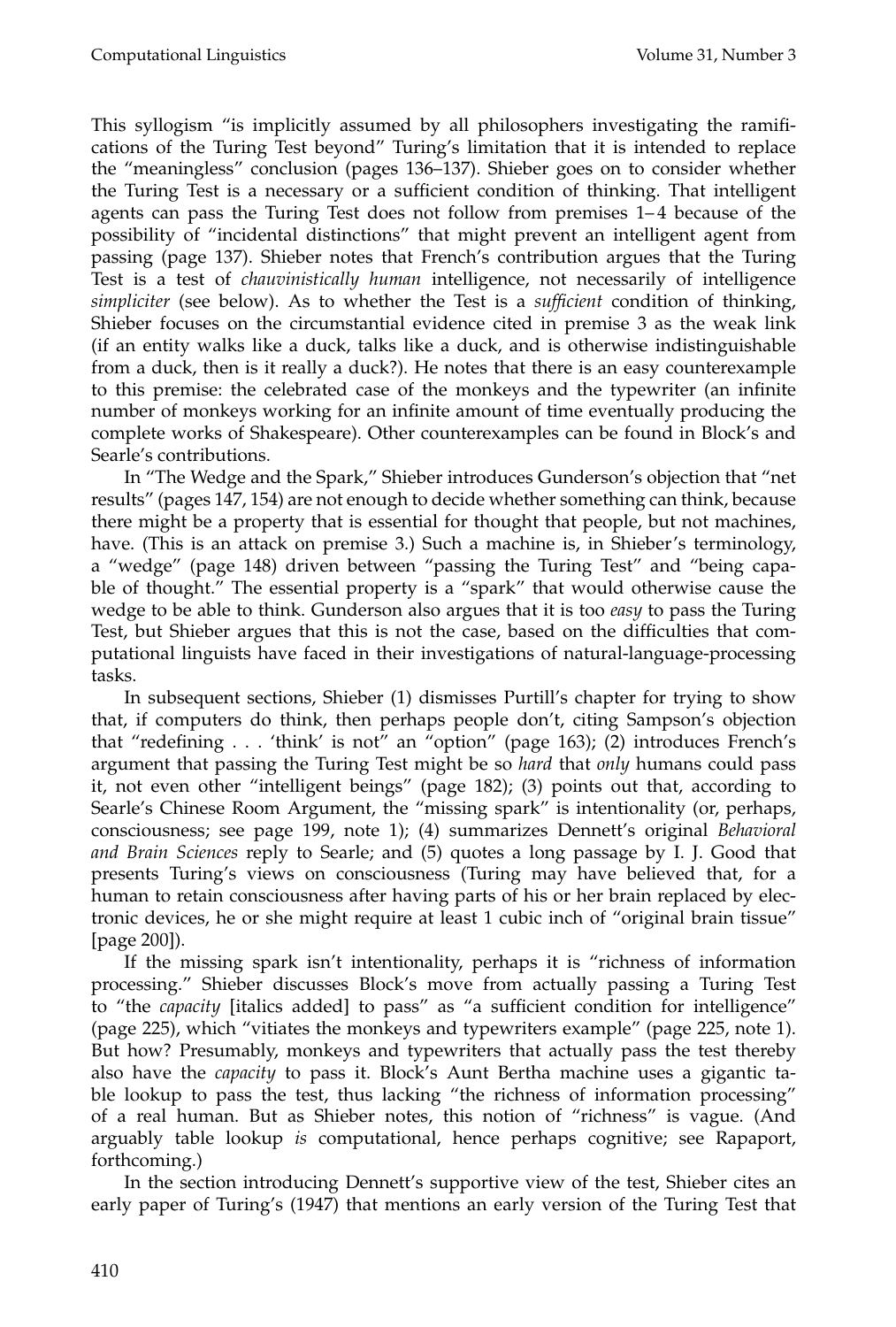Turing may have actually carried out *and* that contains a hint of Dennett's intentional stance (that what counts as "intelligent" may be [partly] in the eye of the observer).

The Moor–Stalker debate is introduced in the only section that mentions Shieber's own contribution to the literature. Moor claimed that passing the Turing Test is *evidence* of intelligence; the test is neither a definition nor a sufficient condition of intelligence. In particular, it is good *inductive* "evidence for Block's . . . [capacity-]conception of intelligence" (page 293); that is, it is a statistical proof in the sense of contemporary "interactive proofs," about which Shieber has written in a forthcoming essay that I hope will be included in any future edition of the present book.<sup>2</sup> Or possibly, following Stalker, it is *abductive* evidence, that is, an inference to the best explanation; if so, then (according to Stalker) there is a better explanation, namely, that the entity that passes is a nonthinking machine. Moor replies in the negative that such a purely mechanical explanation would apply, in neurophysiological form, to humans, too.

In "Dumping the Big Question," Shieber presents Dennett's analysis that Turing was uninterested in what thinking *is* but *was* interested in finding behavior that we would all agree was thinking and then trying to devise machines that could produce that behavior. Chomsky's new essay makes essentially this point.

In conclusion, Shieber observes of the Turing Test that "perhaps like all philosophical quandaries, its role is not as part of an answer but as part of the continual search for one" (page 323), a view congenial to one that this reviewer once proposed on how there can be progress in philosophy (Rapaport 1982).

This volume compiles all of the historically important papers surrounding the Turing Test.<sup>3</sup> Like the essay that it celebrates, it is destined to become a classic.

## **References**

- Akman, Varol and Patrick Blackburn, editors. 2000. Alan Turing and artificial intelligence (special issue). *Journal of Logic, Language and Information*, 9(4).
- Argamon, Shlomo, Moshe Koppel, Jonathan Fine, and Anat Rachel Shimoni. 2003. Gender, genre, and writing style in formal written texts. *Text*, 23(3):321–346.
- Colby, Kenneth Mark, Franklin Dennis Hilf, Sylvia Weber, and Helena C. Kraemer. 1972. Turing-like indistinguishability tests for the validation of a computer simulation of paranoid processes. *Artificial Intelligence*, 3:199–221.
- Loebner, Hugh Gene. 1994. In response [to Shieber 1994a]. *Communications of the ACM*, 37(6):79–82.
- Moor, James H., editor. 2000–2001. The Turing Test: Past, present and future (special issues). *Minds and Machines*, 10(4) and 11(1).
- Moor, James H., (editor). 2003. *The Turing Test: The Elusive Standard of Artificial Intelligence*. Kluwer Academic, Dordrecht.
- Rapaport, William J. 1982. Unsolvable problems and philosophical progress. *American Philosophical Quarterly* 19:289–298.
- Rapaport, William J. Forthcoming. The Turing Test. In *The Encyclopedia of Language and Linguistics,* second edition. Oxford: Elsevier.
- Shieber, Stuart M. 1994a. Lessons from a restricted Turing Test. *Communications of the ACM*, 37(6):70–78.
- Shieber, Stuart M. 1994b. On Loebner's lessons. *Communications of the ACM*, 37(6):83–84.
- Shieber, Stuart M. Forthcoming. The Turing Test as interactive proof. *Noˆus*.
- Skinner, B. F. 1957. *Verbal Behavior.* Appleton-Century-Crofts, New York.

<sup>2 &</sup>quot;[A]n interactive proof is a protocol between two parties in which one party, called the prover, tries to prove a certain fact to the other party, called the verifier. An interactive proof usually takes the form of a challenge–response protocol, in which the prover and the verifier exchange messages and the verifier outputs either "accept" or "reject" at the end of the protocol" (RSA Laboratories FAQ [http://www.rsasecurity.com/rsalabs/node.asp?id=2178]).

<sup>3</sup> Readers interested in more recent articles can consult several anthologies that celebrated the 50-year mark: Akman and Blackburn 2000, Moor 2000–2001, and Moor 2003.